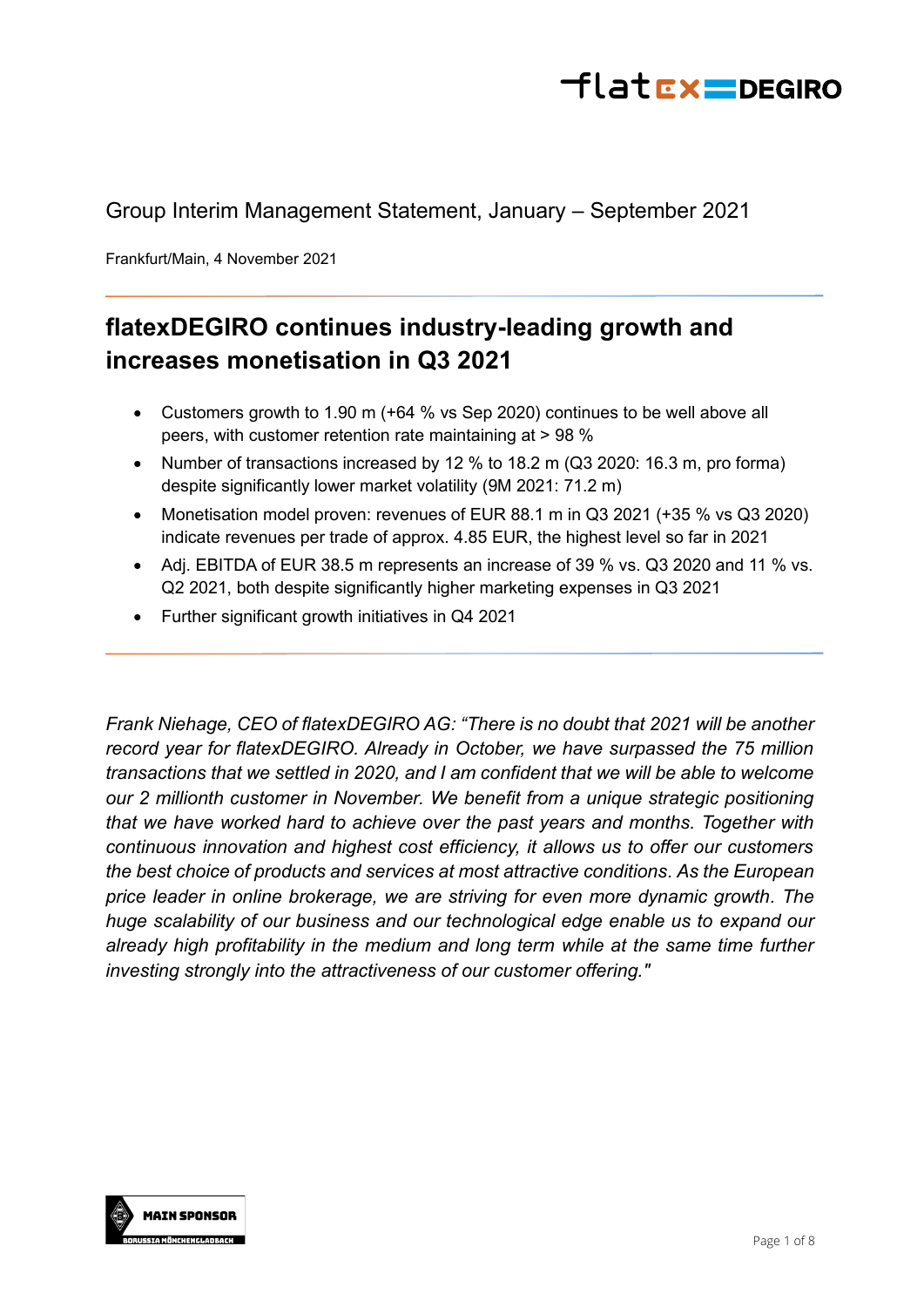

### **Major events**

### • **Early & late trading started at DEGIRO**

Since August 2021, all DEGIRO customers across Europe are connected to Tradegate, Europe's leading retail trade exchange. Our customers thereby benefit from Tradegate's wide product offer, narrow spreads and a significant extension of trading hours, including early and late trading from 8 a.m. to 10 p.m. Already now, shortly after the launch of this additional service, a six-digit number of DEGIRO trades is executed every month on Tradegate – with an increasing trend.

### • **"next 3.0" – from pull to push information in online brokerage**

In October 2021, flatexDEGIRO started the next evolution of its online brokerage app. Launched first at flatex in Germany, the company leverages crowd knowledge and behaviour to provide more relevant and targeted information to individual customers, enabling them to make better informed investment decisions. New features that allow a higher degree of customization and active information about relevant news via push notifications are currently being developed. The addition of this intuitive user interface to the existing desktop version and the international rollout in Europe are already well advanced in the company's project pipeline.

### • **Crypto trackers available on flatex and DEGIRO platform**

flatexDEGIRO has started an initiative in November to invest in crypto currencies indirectly through trackers, such as top-notch exchange-traded funds (ETFs), exchange-traded products (ETPs) and exchange-traded notes (ETNs). flatexDEGIRO offers several crypto trackers that follow the underlying performance of digital currencies, such as Bitcoin or Ethereum. There is no need to set up a crypto wallet or use a crypto exchange.

### • **Stock split executed to further increase liquidity**

To further increase liquidity of the shares and make stock ownership even more accessible to investors, especially in the retail sector, flatexDEGIRO executed a 4-for-1 stock split. The number of outstanding shares increased to 109.7 million without impacting the value of the total share capital or diluting stock ownership. Shares started trading on a split-adjusted basis on 2 September 2021.

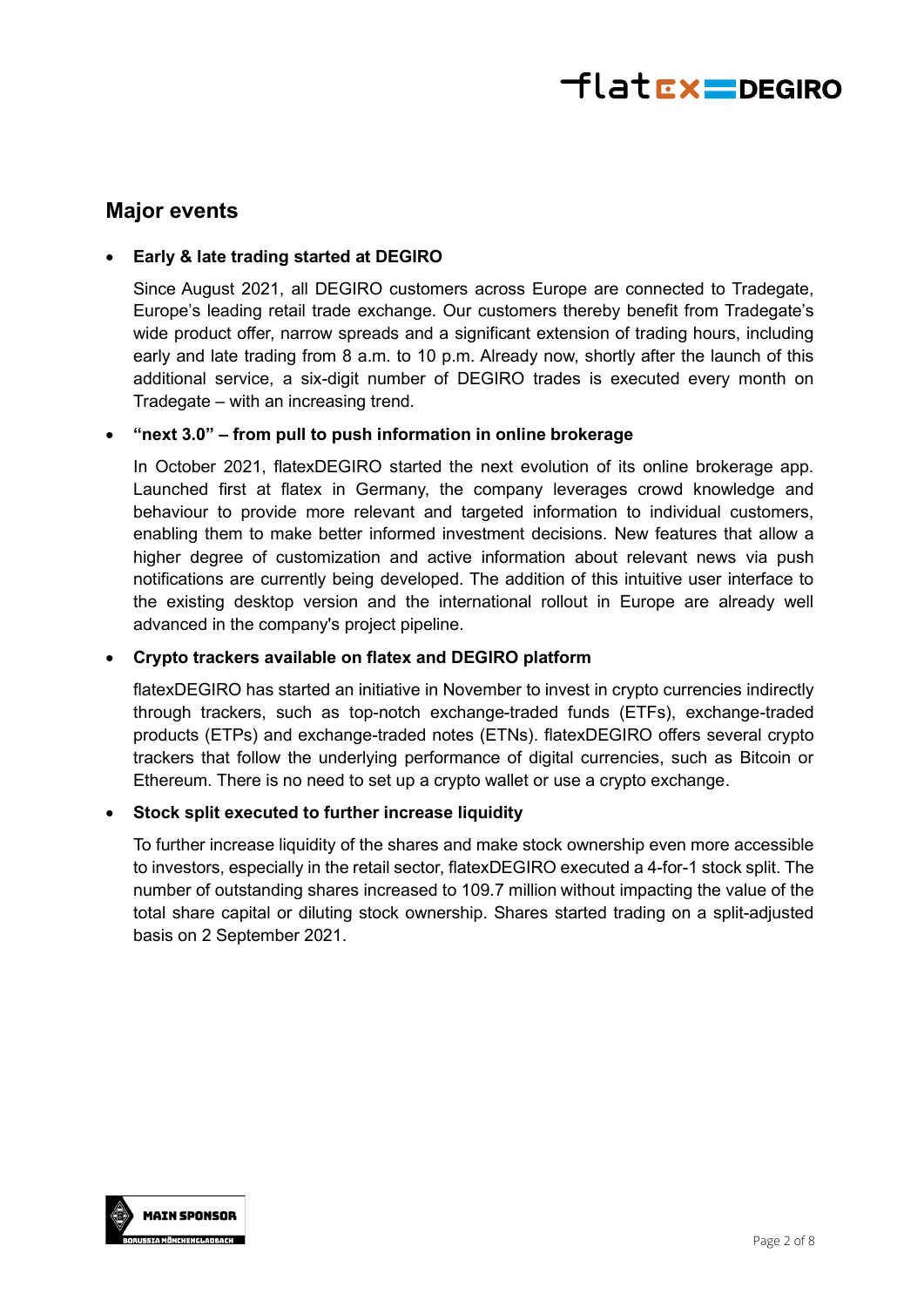

## **Upcoming growth initiatives**

### • **flatexDEGIRO extends its international product offering through pan-European ETP partnerships**

November 2021 will see the start of the next phase in extending flatexDEGIRO's unique offer of Exchange Traded Products (ETPs) to European customers. Strong product partnerships with BNP Paribas and Société Générale, two leading global investment banks, will allow DEGIRO customers to trade an even broader range of products, unmatched by local competition. The partnerships proof high attractiveness of flatexDEGIRO's European brokerage platform for international product issuers in the financial industry.

### • **Building on our strong focus on education**

Information and education is key to demystify the sustainable savings and investing industry. flatexDEGIRO will air a high-clas documentary across all relevant European markets. On the basis of several real-life investment cases, it will focus on increasing awareness and understanding of the benefits of long-term capital market investments at the broader public. The documentation supplements flatex' and DEGIRO's extensive range of training and information resources.

### • **Impactful marketing campaigns in all major countries**

With the seasonally most attractive quarters ahead and major growth initiatives in place, flatexDEGIRO will intensify its marketing initiatives across a wide number of key geographies over the coming months.

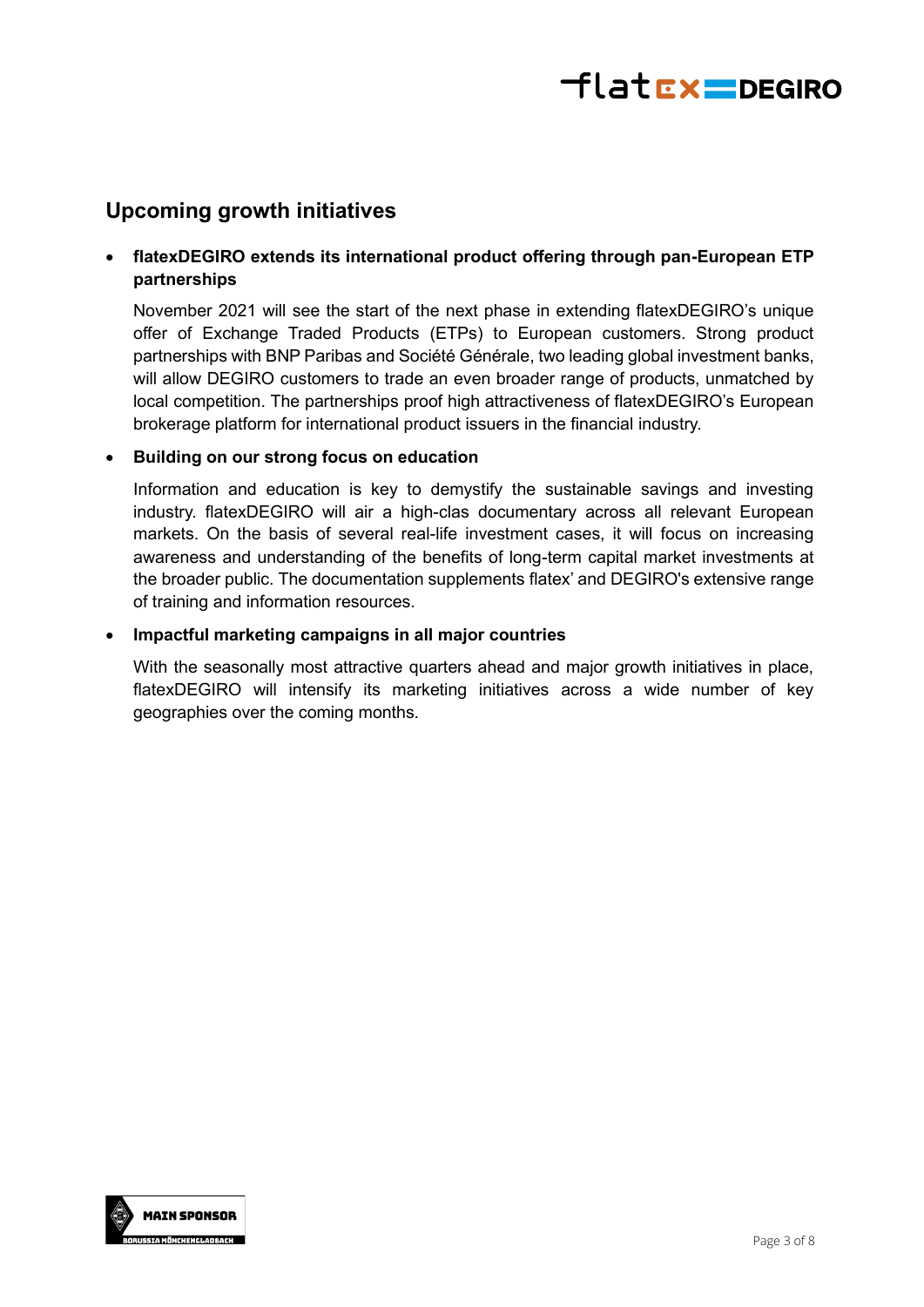

# **Financial position and results of operations**

*Muhamad Chahrour, CFO of flatexDEGIRO AG and CEO of DEGIRO: "With transaction and revenue levels close to the previous quarter, we saw a further strengthening of monetisation and profitability. Revenues per transaction and Adjusted EBITDA increased nicely. Despite the massive growth in 2021 and normalized market environments in the second and third quarter, average revenues per customer (ARPU) now stand at 279 Euro. In parallel, we have used the time to set the path for accelerated growth in the coming quarters and years, increased our investment in marketing and prepared strong initiatives along all our strategic levers. The tremendous and consistent above-market customer growth and a customer retention rate of more than 98 percent, encourages us to double down on our mission to fully retailise online brokerage across Europe. We will waste no time in rolling out attractive new customer offerings soon."*

# **Key figures**

|                              |       | Q3 2021 | Q3 2020 | Q <sub>2</sub> 2021 | Change<br>vs. Q3 2020<br>in $%$ | Change<br>vs. Q2 2021<br>in $%$ |
|------------------------------|-------|---------|---------|---------------------|---------------------------------|---------------------------------|
| <b>KPIs</b>                  |       |         |         |                     |                                 |                                 |
| Customers at end of period   | m     | 1.90    | 1.16    | 1.75                | $+63.8$                         | $+8.6$                          |
| <b>Settled Transactions</b>  | m     | 18.2    | $16.3*$ | 19.4                | $+11.6$                         | $-6.0$                          |
| <b>Financials</b>            |       |         |         |                     |                                 |                                 |
| Revenues                     | m EUR | 88.1    | 65.0    | 91.2                | $+35.5$                         | $-3.4$                          |
| Adj. EBITDA                  | m EUR | 38.5    | 27.7    | 34.6                | $+39.0$                         | $+10.6$                         |
| Adj. EBITDA before marketing | m EUR | 49.2    | 32.9    | 43.8                | $+49.5$                         | $+12.3$                         |

\* pro forma

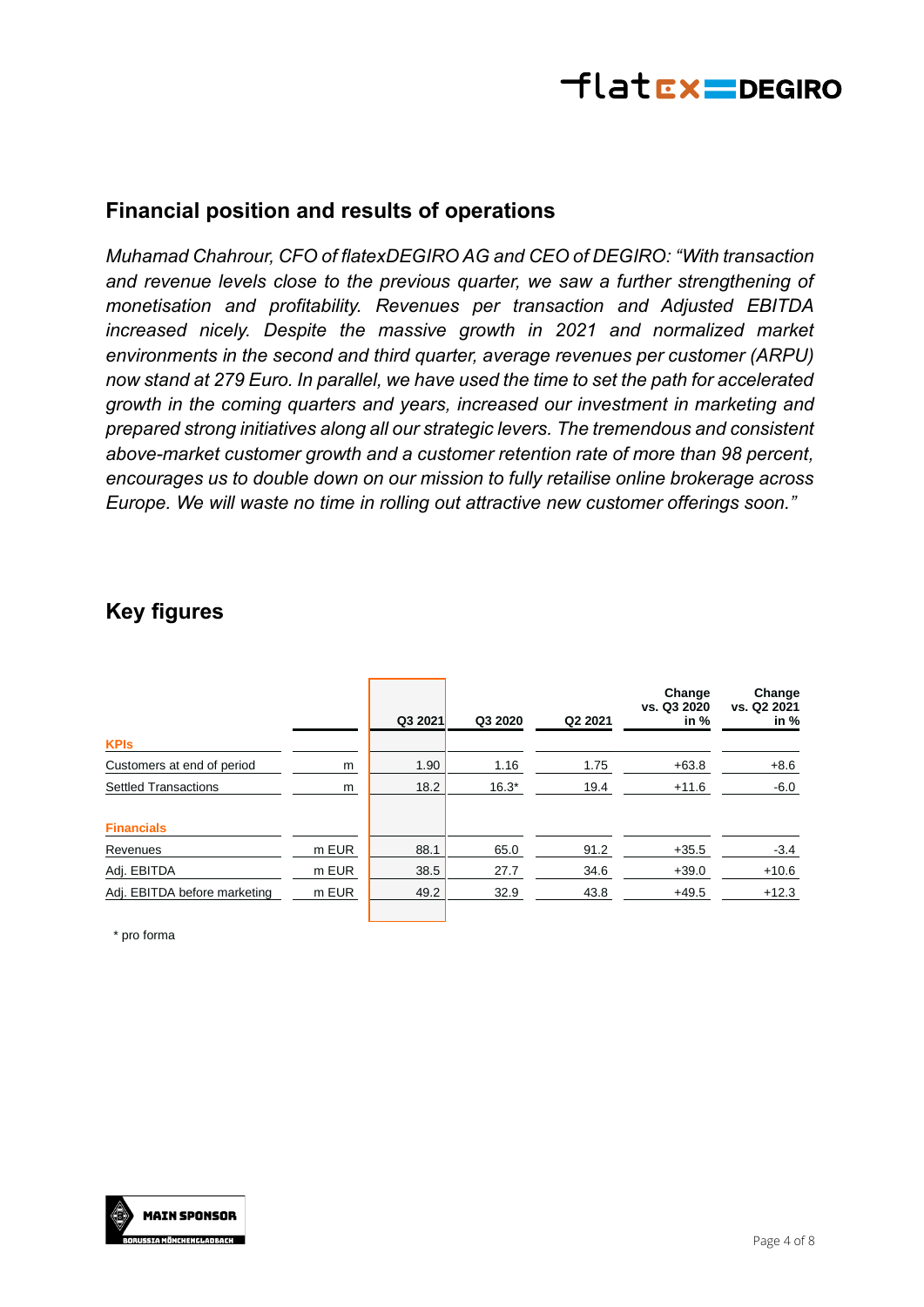

### **Industry leading customer growth**

By the end of September 2021, the number of flatexDEGIRO customers rose to 1.90 million, an increase of 63.8 percent compared to the 1.16 million customers recorded on 30 September 2020. Over the past twelve months, flatexDEGIRO has thereby further outpaced its main peers and consolidated its position as the fastest-growing pan-European online broker.

When signing the deal to acquire DEGIRO at the end of 2019, the company ranked  $8<sup>th</sup>$  among the largest retail online broker in Europe by customers (pro forma). Meanwhile, leveraging its unique strategic opportunities and driven by a superior brokerage offer, flatexDEGIRO hasalready become number one<sup>1</sup>, with continuously showing highest growth rates.

### **Normalising trading activity overcompensated by increasing customer base**

The number of trades settled on flatexDEGIRO's platforms increased by 11.6 percent to 18.2 million during the third quarter 2021 (Q3 2020: 16.3 million, pro forma). From January to September 2021, 71.2 million transactions were settled, an increase of 31.9 percent or 17.2 million over the same period in the previous year (9M 2020: 54.0 million). The increase was first and foremost driven by strong customer growth. It overcompensated the normalization of trading activity after the exceptionally high levels of market volatility in 2020. Average trading patterns tend to show a strong correlation with the volatility of global equity markets.

#### **ARPU remains high despite strong international growth**

Revenues increased by EUR 23.1 million or 35.5% to EUR 88.1 million in the third quarter of 2021 (Q3 2020: EUR 65.0 million). The significant increase was driven by the increased number of transaction as well as on average higher revenues per transaction. The full inclusion of DEGIRO (consolidated since August 2020) furthermore supported this growth. For the first nine months, the increase amounted to 90.7 percent with revenues reaching EUR 314.2 million (9M 2020: EUR 164.8 million).

Average revenues per transaction saw a steady increase in 2021, reaching its highest level this year in the third quarter. This increase also reflects the phasing out of free trades granted at flatex to new customers during the fourth quarter 2020 and the first quarter 2021. Revenues per customer (ARPU) for the last-twelve months amounted to EUR 279.

#### **Profitable growth results in growing profitability**

Due to the high scalability of the business model and its strong operating leverage, Adjusted EBITDA increased at an even faster rate and doubled to EUR 146.1 million in the first nine months of 2021 (9M 2020: EUR 73.1 million). Adjusted EBITDA in the third quarter amounted

<sup>1</sup> based on all published updated customer figures by all relevant peers

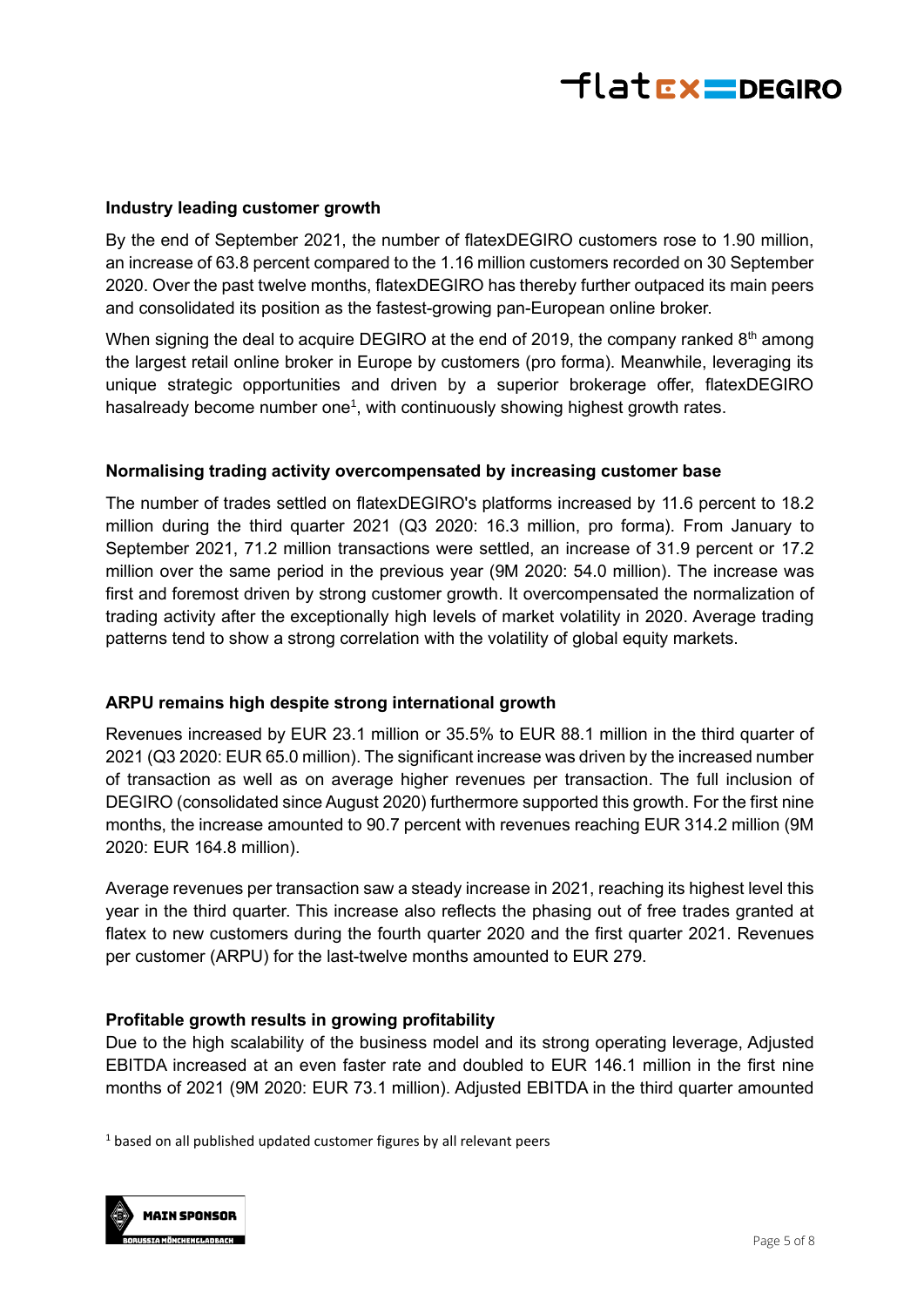

to EUR 38.5 million, an increase of 39.0 percent over the previous year's period (Q3 2020: EUR 27.7 million) and an 10.6 percent increase over the previous quarter (Q2 2021: EUR 34.6 million).

The increased monetisation versus the previous quarter shows even stronger when taking into account the slightly lower revenue level of the third quarter as well as a significant setp up in marketing expenses (Q3 2021: EUR 10.8 million). Adjusted EBITDA before marketing expenses amounted to EUR 174.8 million in the first nine months 2021 and to EUR 49.2 million in the third quarter alone, with margins of 55.6 percent and 55.5 percent respectively.

# **Outlook and Vision 2026**

Following normal seasonal patterns, the fourth quarter 2021 is generally expected to show higher trading activity of customers compared to the third quarter. In addition, a number of customer-facing initiatives during the fourth quarter aim at further increasing the dynamic customer and transaction growth at flatexDEGIRO. Already in October 2021, flatexDEGIRO started the next evolution of its online brokerage app, launched first at flatex in Germany. The company will continue to leverage its unique technological edge to provide its customers with tailormade information relevant to their investments and savings. Information and education is key to demystify the sustainable savings and investing industry. This is why flatexDEGIRO will also air a high-clas documentary to increase awareness and understanding of the benefits of long-term capital market investments at the broader public. The European ETP-partnership with leading global investment banks, starting November, will further broaden DEGIROs product offer and provide attractive new trading opportunities to customers. Strong marketing campaigns in all key countries will accompany this continued product and service offensive.

Management confirms its guidance for the full year 2021, to increase the customer base to more than 2.0 million customers, settling over 90 million transactions for 2021.

Under its "Vision 2026", flatexDEGIRO aims to grow its customer base to 7-8 million customers within the next five years, then settling at least 250-350 million transactions per year – even in years with low volatility.

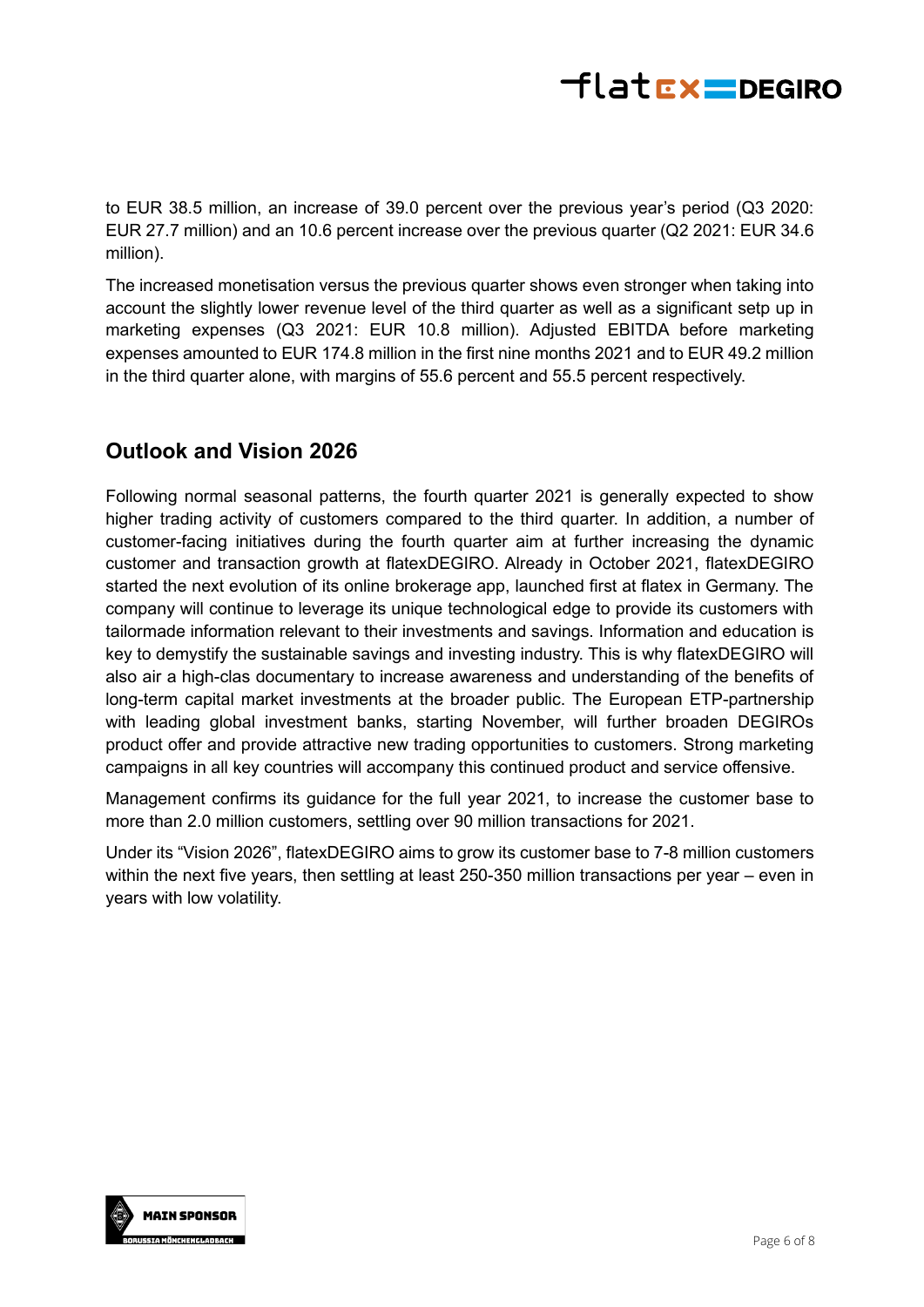### **Basis of presentation**

All information and figures contained in the Interim Group Statement of flatexDEGIRO AG (herein either "flatexDEGIRO", "Company" or "Group") relate to the reporting date of 30 September 2021, the three-months period from 1 July 2021 to 30 September 2021 or the ninemonths period from 1 January 2021 to 30 September 2021. The personal pronouns "we", "us" or "our" used in this Interim Group Statement refer to flatexDEGIRO with its subsidiaries.

### **Comparability of information / pro forma information**

On 30 July 2020, flatex completed the acquisition of DeGiro B.V. (DEGIRO). DEGIRO was consolidated in the Group as of 1 August 2020. The first-time inclusion of DEGIRO in the Group's figures has a material impact on comparability with information provided prior to the acquisition.

To enable a better understanding of the underlying operational developments, flatexDEGIRO reports pro forma figures for commercial key performance indicators. These are marked as "pro forma" in the Interim Group Statement and do not correspond to IFRS accounting. The pro forma information is for illustrative purposes only. The Adjusted EBITDA figures are presented net of personnel expenses for long-term, variable remuneration and one-off expenses in connection with the DeGiro B.V. merger.

#### **Forward-looking statements**

This Interim Group Statement may contain forward-looking statements, which can be identified by formulations such as "expect", "want", "anticipate", "intend", "plan", "believe", "aim", "estimate", "will" or similar expressions. Such forward-looking statements are based on current expectations and certain assumptions that may be subject to a number of risks and uncertainties. The results actually achieved by flatexDEGIRO may differ materially from these forward-looking statements. flatexDEGIRO assumes no obligation to update these forwardlooking statements after publication or to revise them in the event of developments that differ from those anticipated.